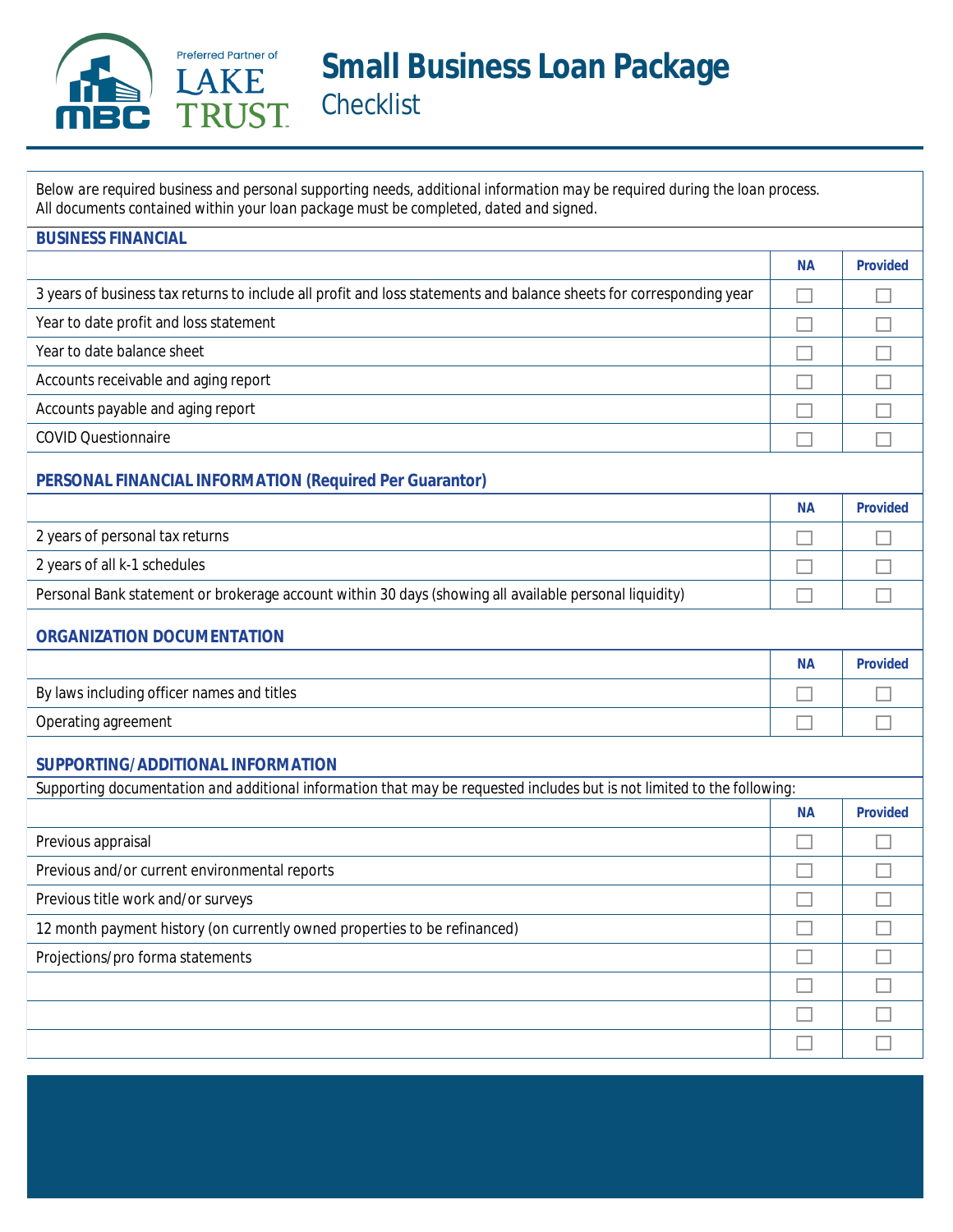

## **Business Loan Application**

| <b>BORROWER</b>                                                                                                                                                                                                                                                                                                                                                                                                                                                                                                                                                                                                                                                                                                                                                                                                                                                                                                                                                                                                                                                                       |                                                                                                                  |                    |                                              | <b>Application Date:</b>    |                      |
|---------------------------------------------------------------------------------------------------------------------------------------------------------------------------------------------------------------------------------------------------------------------------------------------------------------------------------------------------------------------------------------------------------------------------------------------------------------------------------------------------------------------------------------------------------------------------------------------------------------------------------------------------------------------------------------------------------------------------------------------------------------------------------------------------------------------------------------------------------------------------------------------------------------------------------------------------------------------------------------------------------------------------------------------------------------------------------------|------------------------------------------------------------------------------------------------------------------|--------------------|----------------------------------------------|-----------------------------|----------------------|
| Individual(s)<br>Sole-Proprietorship                                                                                                                                                                                                                                                                                                                                                                                                                                                                                                                                                                                                                                                                                                                                                                                                                                                                                                                                                                                                                                                  |                                                                                                                  | <b>Non-Profit</b>  | <b>Corporation - State of Incorporation:</b> |                             |                      |
| <b>Limited Liability Company</b><br>Partnership                                                                                                                                                                                                                                                                                                                                                                                                                                                                                                                                                                                                                                                                                                                                                                                                                                                                                                                                                                                                                                       |                                                                                                                  | Other:             |                                              |                             |                      |
| <b>GENERAL INFORMATION</b>                                                                                                                                                                                                                                                                                                                                                                                                                                                                                                                                                                                                                                                                                                                                                                                                                                                                                                                                                                                                                                                            |                                                                                                                  |                    |                                              |                             |                      |
| <b>Legal Name of Business/Borrower:</b>                                                                                                                                                                                                                                                                                                                                                                                                                                                                                                                                                                                                                                                                                                                                                                                                                                                                                                                                                                                                                                               | and the control of the control of the control of the control of the control of the control of the control of the |                    |                                              | $\text{Tax } \text{ID } #:$ |                      |
| <b>Address:</b><br><u> 1989 - Andrea Andrew Maria (h. 1989).</u>                                                                                                                                                                                                                                                                                                                                                                                                                                                                                                                                                                                                                                                                                                                                                                                                                                                                                                                                                                                                                      |                                                                                                                  |                    |                                              |                             |                      |
| <b>STREET</b>                                                                                                                                                                                                                                                                                                                                                                                                                                                                                                                                                                                                                                                                                                                                                                                                                                                                                                                                                                                                                                                                         |                                                                                                                  | <b>CITY</b>        |                                              | <b>STATE</b><br>ZIP         |                      |
| <b>Business Phone:</b>                                                                                                                                                                                                                                                                                                                                                                                                                                                                                                                                                                                                                                                                                                                                                                                                                                                                                                                                                                                                                                                                |                                                                                                                  |                    |                                              |                             |                      |
|                                                                                                                                                                                                                                                                                                                                                                                                                                                                                                                                                                                                                                                                                                                                                                                                                                                                                                                                                                                                                                                                                       |                                                                                                                  |                    |                                              |                             |                      |
| <b>Business Type:</b><br>the control of the control of the control of the control of the control of the control of                                                                                                                                                                                                                                                                                                                                                                                                                                                                                                                                                                                                                                                                                                                                                                                                                                                                                                                                                                    |                                                                                                                  |                    |                                              |                             |                      |
| <b>Credit Union Member?</b><br>$\parallel$   Yes<br>No<br>$\Box$                                                                                                                                                                                                                                                                                                                                                                                                                                                                                                                                                                                                                                                                                                                                                                                                                                                                                                                                                                                                                      | If yes: $\qquad \qquad$                                                                                          |                    |                                              |                             |                      |
| <b>ADDITIONAL INDIVIDUALS</b>                                                                                                                                                                                                                                                                                                                                                                                                                                                                                                                                                                                                                                                                                                                                                                                                                                                                                                                                                                                                                                                         |                                                                                                                  |                    |                                              |                             |                      |
| List company officers, owners, proposed guarantors and co-borrowers below. All individuals and companies with ownership in the borrowing entity must be listed. Financial<br>statements of the borrower and all owners should be submitted with the application. The application is deemed incomplete without accompanying financial information,                                                                                                                                                                                                                                                                                                                                                                                                                                                                                                                                                                                                                                                                                                                                     |                                                                                                                  |                    |                                              |                             |                      |
| <b>Name</b>                                                                                                                                                                                                                                                                                                                                                                                                                                                                                                                                                                                                                                                                                                                                                                                                                                                                                                                                                                                                                                                                           | <b>Social Security #</b>                                                                                         |                    | <b>Title</b>                                 | <b>Ownership %</b>          | <b>Owner Since</b>   |
|                                                                                                                                                                                                                                                                                                                                                                                                                                                                                                                                                                                                                                                                                                                                                                                                                                                                                                                                                                                                                                                                                       |                                                                                                                  |                    |                                              |                             |                      |
|                                                                                                                                                                                                                                                                                                                                                                                                                                                                                                                                                                                                                                                                                                                                                                                                                                                                                                                                                                                                                                                                                       |                                                                                                                  |                    |                                              |                             |                      |
|                                                                                                                                                                                                                                                                                                                                                                                                                                                                                                                                                                                                                                                                                                                                                                                                                                                                                                                                                                                                                                                                                       |                                                                                                                  |                    |                                              |                             |                      |
|                                                                                                                                                                                                                                                                                                                                                                                                                                                                                                                                                                                                                                                                                                                                                                                                                                                                                                                                                                                                                                                                                       |                                                                                                                  |                    |                                              |                             |                      |
| <b>PURPOSE &amp; AMOUNT OF LOAN</b>                                                                                                                                                                                                                                                                                                                                                                                                                                                                                                                                                                                                                                                                                                                                                                                                                                                                                                                                                                                                                                                   |                                                                                                                  |                    |                                              |                             |                      |
| Loan Purpose: New York 1988 and 2008 and 2008 and 2008 and 2008 and 2008 and 2008 and 2008 and 2008 and 2008 and 2008 and 2008 and 2008 and 2008 and 2008 and 2008 and 2008 and 2008 and 2008 and 2008 and 2008 and 2008 and 2                                                                                                                                                                                                                                                                                                                                                                                                                                                                                                                                                                                                                                                                                                                                                                                                                                                        |                                                                                                                  |                    |                                              |                             |                      |
| <b>Detailed Use of Proceeds</b>                                                                                                                                                                                                                                                                                                                                                                                                                                                                                                                                                                                                                                                                                                                                                                                                                                                                                                                                                                                                                                                       |                                                                                                                  |                    |                                              |                             | <b>Dollar Amount</b> |
|                                                                                                                                                                                                                                                                                                                                                                                                                                                                                                                                                                                                                                                                                                                                                                                                                                                                                                                                                                                                                                                                                       |                                                                                                                  |                    |                                              |                             |                      |
|                                                                                                                                                                                                                                                                                                                                                                                                                                                                                                                                                                                                                                                                                                                                                                                                                                                                                                                                                                                                                                                                                       |                                                                                                                  |                    |                                              |                             |                      |
|                                                                                                                                                                                                                                                                                                                                                                                                                                                                                                                                                                                                                                                                                                                                                                                                                                                                                                                                                                                                                                                                                       |                                                                                                                  |                    |                                              |                             |                      |
|                                                                                                                                                                                                                                                                                                                                                                                                                                                                                                                                                                                                                                                                                                                                                                                                                                                                                                                                                                                                                                                                                       |                                                                                                                  |                    |                                              |                             |                      |
| <b>COLLATERAL</b>                                                                                                                                                                                                                                                                                                                                                                                                                                                                                                                                                                                                                                                                                                                                                                                                                                                                                                                                                                                                                                                                     |                                                                                                                  |                    |                                              |                             |                      |
| <b>Description</b>                                                                                                                                                                                                                                                                                                                                                                                                                                                                                                                                                                                                                                                                                                                                                                                                                                                                                                                                                                                                                                                                    | <b>Value</b>                                                                                                     | <b>Description</b> |                                              |                             | <b>Value</b>         |
|                                                                                                                                                                                                                                                                                                                                                                                                                                                                                                                                                                                                                                                                                                                                                                                                                                                                                                                                                                                                                                                                                       |                                                                                                                  |                    |                                              |                             |                      |
|                                                                                                                                                                                                                                                                                                                                                                                                                                                                                                                                                                                                                                                                                                                                                                                                                                                                                                                                                                                                                                                                                       |                                                                                                                  |                    |                                              |                             |                      |
|                                                                                                                                                                                                                                                                                                                                                                                                                                                                                                                                                                                                                                                                                                                                                                                                                                                                                                                                                                                                                                                                                       |                                                                                                                  |                    |                                              |                             |                      |
| The undersigned represents that the information contained in this application and related documents are true and correct to the best of their knowledge and was given to<br>induce the lender to grant the loan for which this application was made and further states that no information which may relate to the credit worthiness of the undersigned or<br>borrower has been omitted. The undersigned authorizes MBC or its agent to verify the information submitted herein and conduct necessary investigations with credit unions,<br>banks, credit bureaus, employers and any references listed in the application. The borrower acknowledges that maintaining a membership in a Credit Union affiliated with<br>MBC will be a requirement of receiving funds from MBC. Borrower, in applying to MBC, is not applying directly to a Credit Union although the eventual credit approval of one<br>or more Credit Unions will be required. Consideration to the Credit Union listed in this application's membership section shall generally be given. MBC may choose to sell or |                                                                                                                  |                    |                                              |                             |                      |

participate this loan with other lenders and Borrower grants permission to MBC to share the application materials and other investigative reports as appropriate. In the event MBC's Credit Unions are unable to extend credit as requested in this application, Borrower gives authorization to MBC to release information regarding the business and any related personal information to alternative lending sources in order to facilitate the possibility of receiving financing. Borrower agrees to hold MBC and its Credit Unions harmless against any liability that may arise out of their referral of the above mentioned business to an alternative lending source. The lender may at its option, cancel any Commitment or Loan granted if this application contains any false or misleading information; the credit investigation discloses any unsatisfactory credit record; a lien search or title examination discloses unsatisfactory conditions which are not correctable within a reasonable time or if the undersigned has borrowed any portion of the investment or equity in the property not indicated in this application. This application and all accompanying information shall remain the property of MBC or the lender. If needed, please request copies at the point of application.

I agree that by entering my name in the field below I am signing this document electronically.

Signature:

**Authorized Signer for Borrower and Guarantors** 

Date: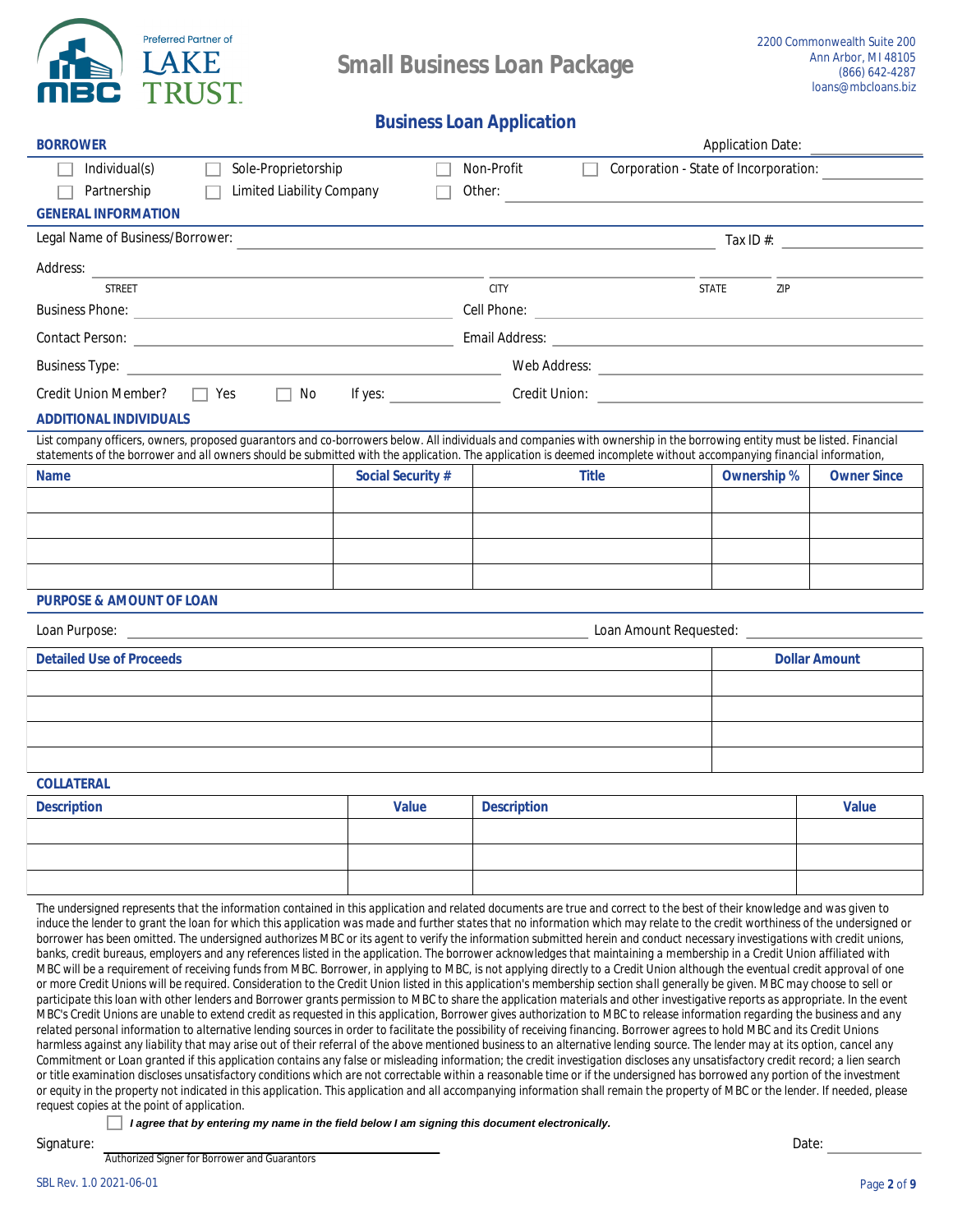

## **Business Loan Application (cont'd)**

Date:

## **DESCRIPTION OF BUSINESS OPERATIONS**

Name:

Describe business history, industry, products or services and any significant customers, as well as historical financial challenges or opportunities.

### **OWNER'S BIOGRAPHY**

Describe your expertise in the industry and other qualifications and experiences supportive in personal credibility and credit worthiness.

The Federal Equal Credit Opportunity Act prohibits creditors from discriminating against credit applicants on the basis of race, color, religion, national origin, sex, marital status, age (provided that the applicant has the capacity to enter into a binding contract); because all or part of the applicant's income derives from any public assistance program; or because the applicant has in good faith exercised any right under the Consumer Credit Protection Act. The Federal Agency that administers compliance with this law concerning this creditor is:

> NATIONAL CREDIT UNION ADMINISTRATION 9 Washington Square **Washington Avenue Extension Albany, NY 12205** Via email: region1@ncua.gov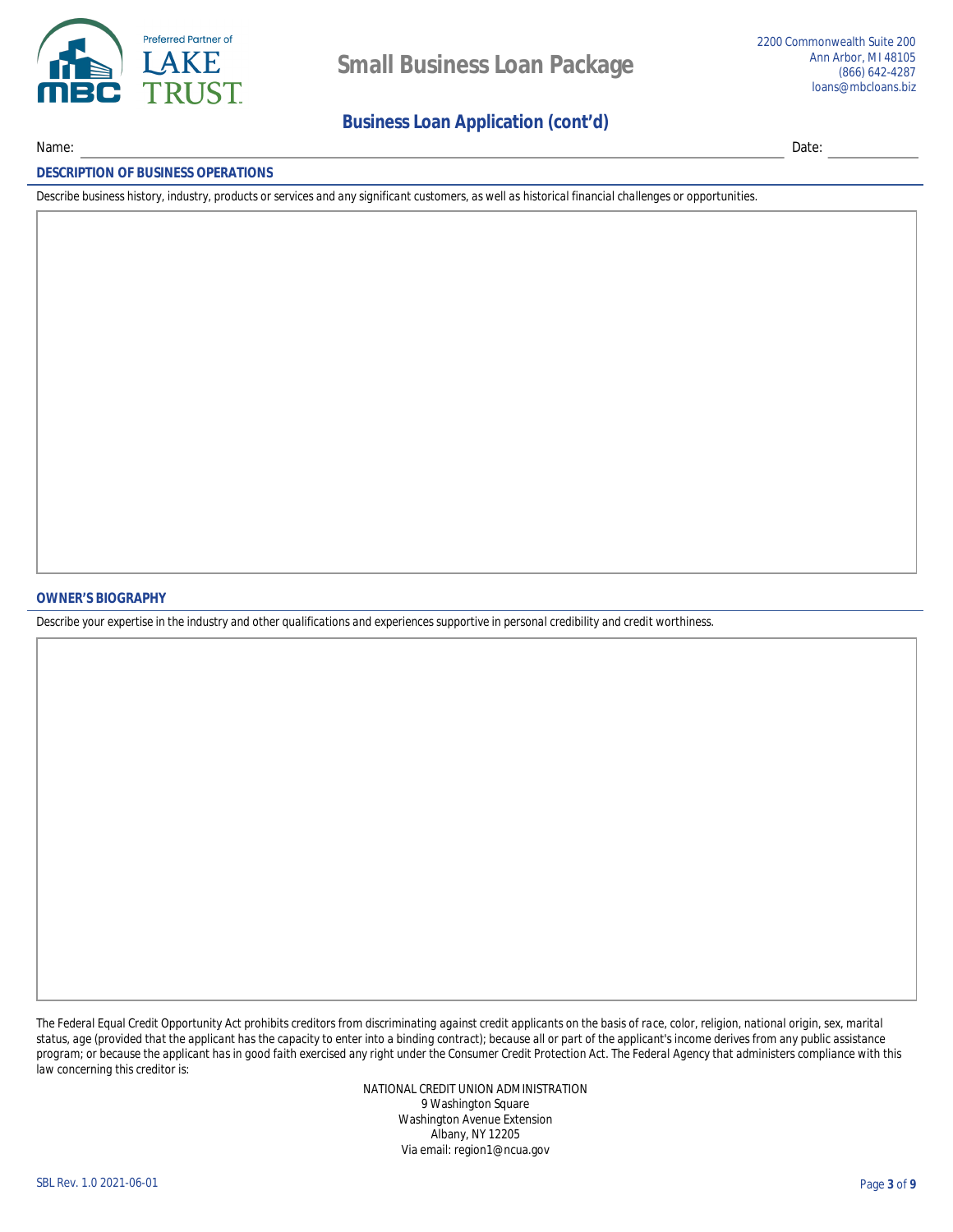

# **Debt Schedule**

Name: Date: **DEBT SCHEDULE Original Interest** Original Loan **Maturity Monthly Current Lender Loan Type Balance or Collateral Rate Date Date Balance Payment Limit Example: ABC Bank**  $9.99\%$  $6/1/2012$  $N/A$ \$5,000 \$2,300 **Unsecured Credit Card** \$320 **Example: ABC Bank Mortgage** 7.75%  $9/30/2011$  $9/30/2016$  $$150,000$  $$120,000$ **\$840** 123 Oak Rd., Anywhere, MI **Total:** \$0 \$0 \$0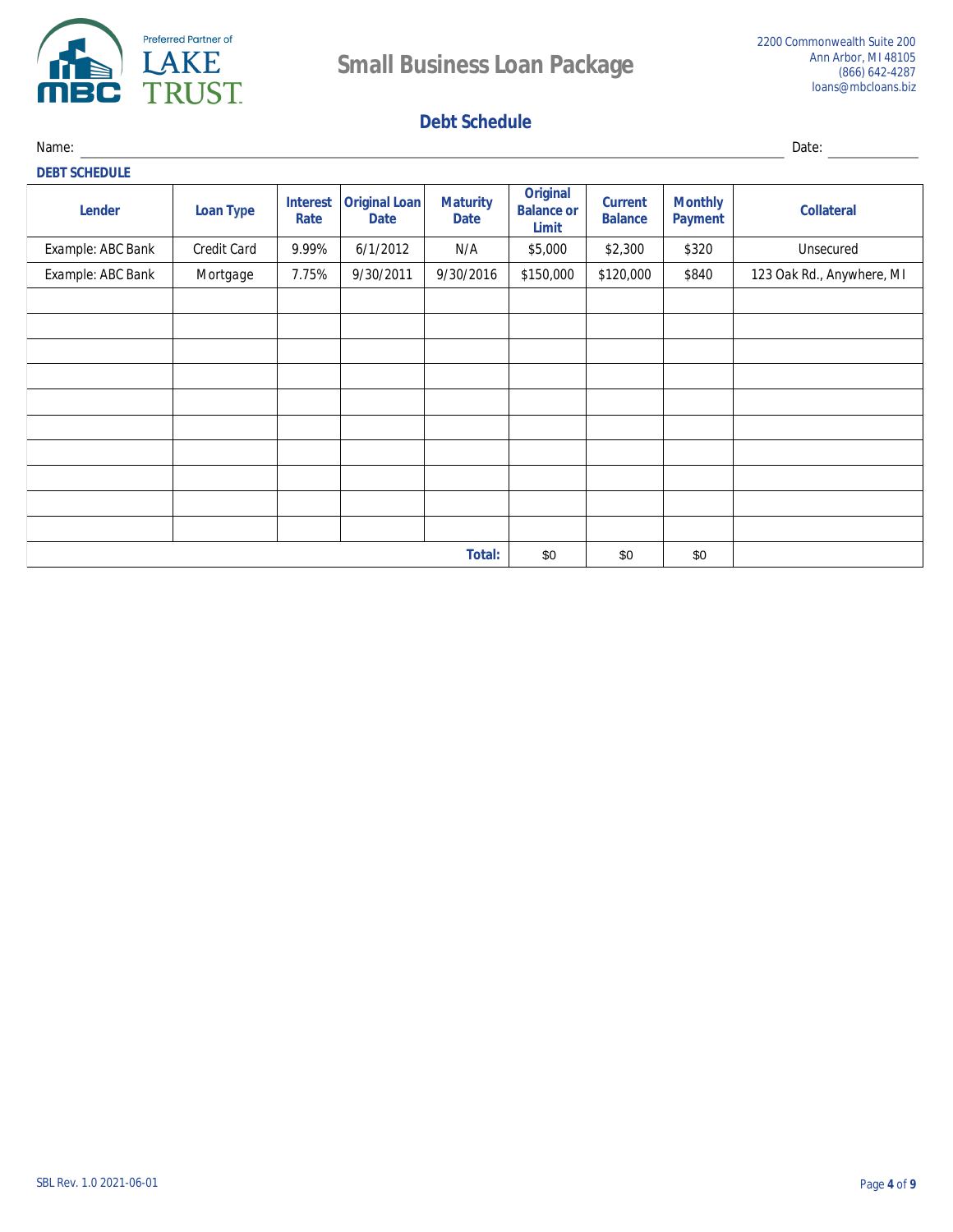

**RENT ROLL REPORT** 

## **Rent Roll & Real Estate Cash Flow**

|                            |                                              |                         |                                                    |                                                     |                                                  | Years Owned: ___________ # of Units: __________ | Total Sq. Footage: ______________  |                                               |                                 |                     |
|----------------------------|----------------------------------------------|-------------------------|----------------------------------------------------|-----------------------------------------------------|--------------------------------------------------|-------------------------------------------------|------------------------------------|-----------------------------------------------|---------------------------------|---------------------|
| <b>Property Address:</b>   |                                              |                         |                                                    |                                                     |                                                  |                                                 |                                    |                                               |                                 |                     |
|                            | Additional Rent Includes: Common Area Maint. |                         | $\Box$                                             | <b>Property Taxes</b>                               | <b>Utilities</b><br>$\mathbf{I}$                 | <b>Insurance</b>                                | $\Box$                             | Other: $\qquad \qquad$                        |                                 |                     |
| <b>Building &amp; Unit</b> | <b>Tenant Name</b>                           | <b>Total Sq.</b><br>Ft. | <b>Original</b><br><b>Occupancy</b><br><b>Date</b> | <b>Current</b><br><b>Lease Start</b><br><b>Date</b> | <b>Lease</b><br><b>Expiration</b><br><b>Date</b> | <b>Lease Type</b>                               | <b>Monthly Base</b><br><b>Rent</b> | <b>Additional</b><br>Rent/<br><b>Expenses</b> | <b>Offer</b><br>Conc.<br>$\ast$ | Ext.<br>Opt<br>$**$ |
|                            |                                              |                         |                                                    |                                                     |                                                  |                                                 |                                    |                                               |                                 |                     |
|                            |                                              |                         |                                                    |                                                     |                                                  |                                                 |                                    |                                               |                                 |                     |
|                            |                                              |                         |                                                    |                                                     |                                                  |                                                 |                                    |                                               |                                 |                     |
|                            |                                              |                         |                                                    |                                                     |                                                  |                                                 |                                    |                                               |                                 |                     |
|                            |                                              |                         |                                                    |                                                     |                                                  |                                                 |                                    |                                               |                                 |                     |
|                            |                                              |                         |                                                    |                                                     |                                                  |                                                 |                                    |                                               |                                 |                     |
|                            |                                              |                         |                                                    |                                                     |                                                  |                                                 |                                    |                                               |                                 |                     |
|                            |                                              |                         |                                                    |                                                     |                                                  |                                                 |                                    |                                               |                                 |                     |
|                            |                                              |                         |                                                    |                                                     |                                                  |                                                 |                                    |                                               |                                 |                     |
|                            |                                              |                         |                                                    |                                                     |                                                  |                                                 |                                    |                                               |                                 |                     |
|                            | <b>Total</b>                                 | 0                       |                                                    |                                                     |                                                  |                                                 | \$0                                | \$0                                           |                                 |                     |

\*If concessions were offered, please provide details.

\*\*Leases expiring within 6 months, please provide detail related to renewal or new tenant information.

**Additional Information:** 

## **REAL ESTATE CASH FLOW - SUMMARY OF OTHER PROPERTIES OWNED**

| Name:              |                |                                       |                                                                 |                                      |                | Date:                                         |                                   |                                |                       |
|--------------------|----------------|---------------------------------------|-----------------------------------------------------------------|--------------------------------------|----------------|-----------------------------------------------|-----------------------------------|--------------------------------|-----------------------|
| <b>Entity Name</b> | <b>Address</b> | <b>Net Operating</b><br><b>Income</b> | <b>Annual</b><br><b>Principal &amp;</b><br><b>Interest Pmt.</b> | <b>Net Cash</b><br><b>Flow (NCF)</b> | <b>Percent</b> | <b>Current</b><br><b>Owned   Market Value</b> | <b>Mortgage</b><br><b>Balance</b> | <b>Maturity</b><br><b>Date</b> | <b>Guar-</b><br>antor |
|                    |                |                                       |                                                                 | \$0                                  |                |                                               |                                   |                                |                       |
|                    |                |                                       |                                                                 | \$0                                  |                |                                               |                                   |                                |                       |
|                    |                |                                       |                                                                 | \$0                                  |                |                                               |                                   |                                |                       |
|                    |                |                                       |                                                                 | \$0                                  |                |                                               |                                   |                                |                       |
|                    |                |                                       |                                                                 | \$0                                  |                |                                               |                                   |                                |                       |
|                    |                |                                       |                                                                 | \$0                                  |                |                                               |                                   |                                |                       |
|                    |                |                                       |                                                                 | \$0                                  |                |                                               |                                   |                                |                       |
|                    | <b>Total</b>   | \$0                                   | \$0                                                             | \$0                                  |                |                                               |                                   |                                |                       |

Net operating income is calculated as annual rental income minus annual expenses (excluding interest and depreciation).

Include additional pages as needed if information exceeds the space provided.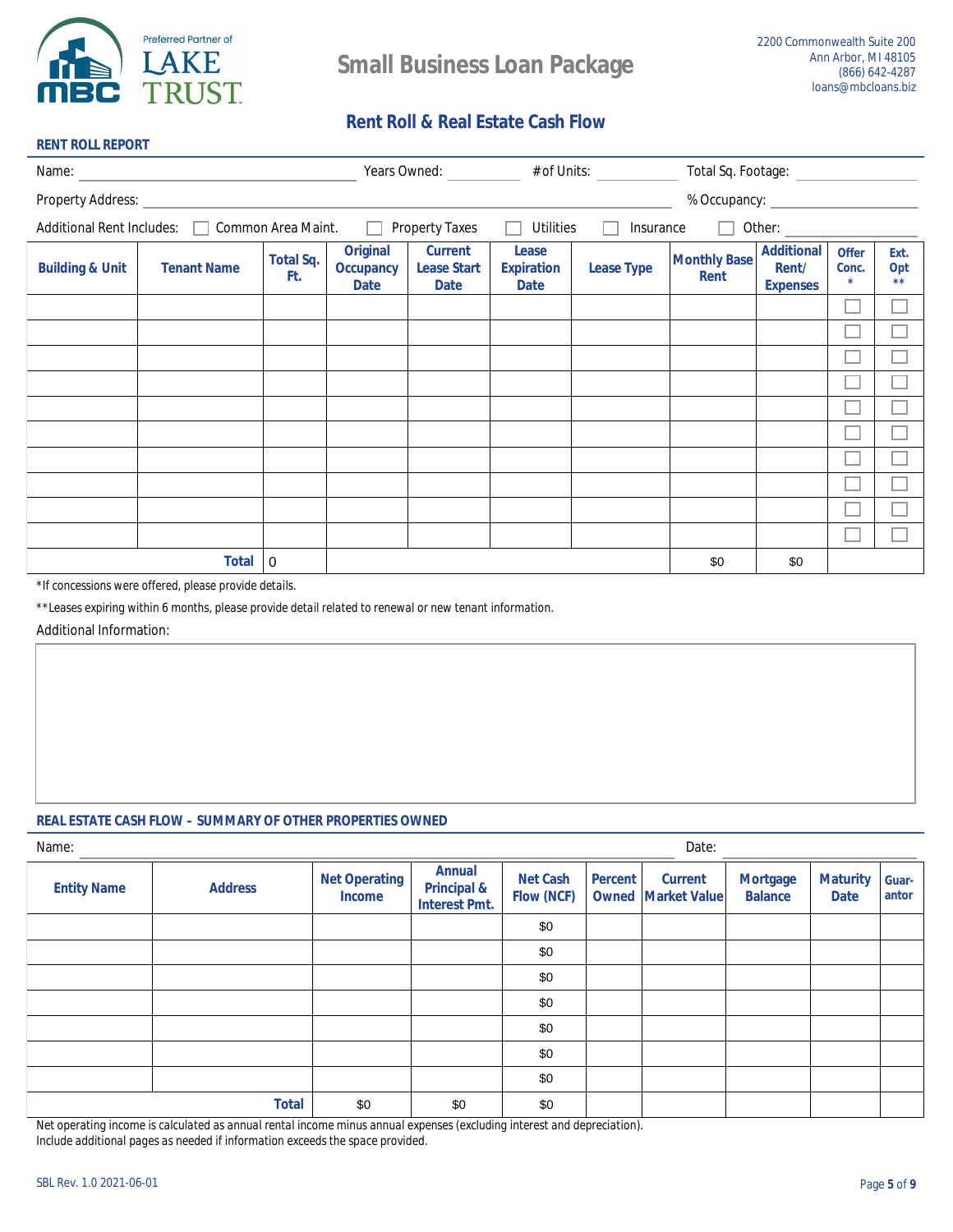

## **Personal Financial Statement**

| <b>GUARANTOR PERSONAL INFORMATION</b>                 |                        |                   |                           |                                |                |  |
|-------------------------------------------------------|------------------------|-------------------|---------------------------|--------------------------------|----------------|--|
| Name:                                                 |                        |                   | Social Security #:        |                                | Date of Birth: |  |
| <b>Cell Phone:</b>                                    | <b>Business Phone:</b> |                   | <b>Email Address:</b>     |                                |                |  |
| <b>Home Address:</b>                                  |                        |                   |                           |                                |                |  |
| <b>STREET</b>                                         |                        |                   | <b>CITY</b>               | <b>STATE</b>                   | ZIP            |  |
| <b>Current Employer:</b>                              |                        | <b>Job Title:</b> |                           | Length of Time at Current Job: |                |  |
| Spouse Name: <u>Discovered</u> Executive Spouse Name: |                        |                   | <b>Social Security #:</b> |                                | Date of Birth: |  |
| (If co-borrower or guarantor)                         |                        |                   |                           |                                |                |  |
| <b>Cell Phone:</b>                                    | <b>Business Phone:</b> |                   | <b>Email Address:</b>     |                                |                |  |
| <b>Home Address:</b>                                  |                        |                   |                           |                                |                |  |
| <b>STREET</b>                                         |                        |                   | <b>CITY</b>               | <b>STATE</b>                   | ZIP            |  |
| <b>Current Employer:</b>                              |                        | <b>Job Title:</b> |                           | Length of Time at Current Job: |                |  |

### **ASSETS & LIABILITIES**

| <b>Assets</b>                                                                 | \$ Amount | <b>Liabilities</b>                                               | \$ Amount |
|-------------------------------------------------------------------------------|-----------|------------------------------------------------------------------|-----------|
| <b>Credit Union</b><br><b>Cash Held</b><br><b>Other Financial Institution</b> |           | <b>Accounts Payable</b>                                          |           |
| <b>Cash in Other Institutions</b>                                             |           | <b>Credit Cards</b>                                              |           |
| <b>Retirement Accounts - Cash Value</b>                                       |           | <b>Personal Credit Lines and Term Loans Payable</b>              |           |
| <b>Readily Marketable Securities - Non-Retirement</b>                         |           | Loans on Life Insurance                                          |           |
| Real Estate - Detail in Section 2                                             |           | Loans on Real Estate - Detail in Section 2                       |           |
| <b>Personal Property</b>                                                      |           | <b>Property Tax Liabilities</b>                                  |           |
| <b>Vehicles</b>                                                               |           | <b>State of Federal Tax Liabilities</b>                          |           |
| <b>Business Ownership - Detail in Section 3</b>                               |           | <b>Other</b>                                                     |           |
| <b>Other</b>                                                                  |           | <b>Other</b>                                                     |           |
| <b>Total Assets</b>                                                           | \$0       | <b>Total Liabilities</b>                                         | \$0       |
|                                                                               |           | <b>Personal net Worth (total assets minus total liabilities)</b> | \$0       |

## **ANNUAL INCOME AS REPORTED TO THE IRS**

| <b>Gross Annual Income</b>                                                                                                                            | <b>Guarantor</b> | <b>Co-Guarantor</b> | <b>Total</b> |
|-------------------------------------------------------------------------------------------------------------------------------------------------------|------------------|---------------------|--------------|
| <b>Salary</b>                                                                                                                                         |                  |                     | \$0          |
| Investment Income                                                                                                                                     |                  |                     | \$0          |
| <b>Net Real Estate Income</b>                                                                                                                         |                  |                     | \$0          |
| <b>Social Security Income</b>                                                                                                                         |                  |                     | \$0          |
| Other Income* - Type:                                                                                                                                 |                  |                     | \$0          |
| *Alimony or child support payments need not be disclosed in 'Other Income' unless it is desired to have such<br>payments counted toward total income. | \$0              |                     |              |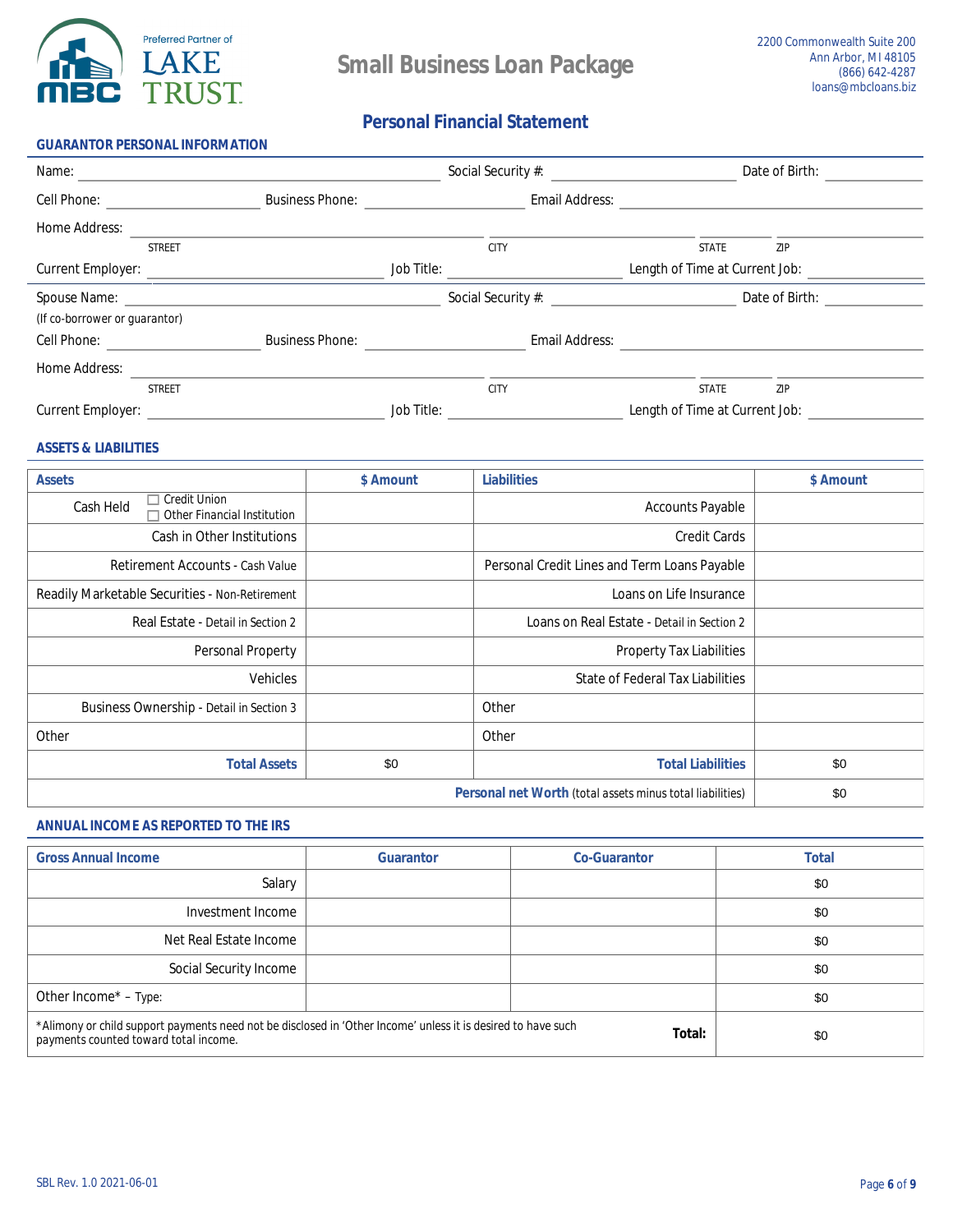

**Detail of Personal Assets and Liabilities** 

## **SECTION 1: STOCKS & BONDS**

| <b>Broker</b> | <b>Retirement?</b> | <b>Ticker Symbol</b> | # of Shares | <b>Market Value</b> | <b>Value Date</b> | <b>Total Value</b> |
|---------------|--------------------|----------------------|-------------|---------------------|-------------------|--------------------|
|               | $\Box$ Y $\Box$ N  |                      |             |                     |                   |                    |
|               | $\Box$ Y $\Box$ N  |                      |             |                     |                   |                    |
|               | $\Box$ Y $\Box$ N  |                      |             |                     |                   |                    |
|               | $\Box$ Y $\Box$ N  |                      |             |                     |                   |                    |
|               | $\Box$ N<br>Y      |                      |             |                     |                   |                    |

### **SECTION 2: REAL ESTATE OWNED**

#### In second column designate property type as P - Primary Residence, L - Land, R - Rental Property or V - Vacation

| <b>Address</b> | <b>Property</b><br><b>Type</b> | <b>Year</b><br><b>Purchased</b> | <b>Market Value</b> | <b>Outstanding<br/>Loan Balance</b> | <b>Lender</b> | <b>Monthly<br/>Payment</b> |
|----------------|--------------------------------|---------------------------------|---------------------|-------------------------------------|---------------|----------------------------|
|                |                                |                                 |                     |                                     |               |                            |
|                |                                |                                 |                     |                                     |               |                            |
|                |                                |                                 |                     |                                     |               |                            |
|                |                                |                                 |                     |                                     |               |                            |
|                |                                |                                 |                     |                                     |               |                            |

#### **SECTION 3: BUSINESS OWNERSHIP**

| <b>Business Name</b> | <b>Position/Title</b> | % Ownership | <b>Business Net Worth</b><br>(total assets minus total liabilities) | <b>Type of Business</b> |
|----------------------|-----------------------|-------------|---------------------------------------------------------------------|-------------------------|
|                      |                       |             |                                                                     |                         |
|                      |                       |             |                                                                     |                         |
|                      |                       |             |                                                                     |                         |
|                      |                       |             |                                                                     |                         |
|                      |                       |             |                                                                     |                         |

#### **SECTION 4: LIFE INSURANCE** (List even if no cash value)

| <b>Life Insurance Company</b> | <b>Policy Owner</b> | <b>Beneficiary</b> | <b>Face Amount</b> | <b>Loan Amount</b> | <b>Current Cash Value</b> |
|-------------------------------|---------------------|--------------------|--------------------|--------------------|---------------------------|
|                               |                     |                    |                    |                    |                           |
|                               |                     |                    |                    |                    |                           |
|                               |                     |                    |                    |                    |                           |

### **SECTION 5: PERSONAL NOTES PAYABLE TO BANKS AND OTHERS** (Do not include business debts or mortgages listed in Section 2)

| <b>Lender</b> | <b>Origination Date</b> | <b>Loan Balance</b> | <b>Monthly Payment</b> | <b>Collateral</b> | <b>Interest Rate</b> |
|---------------|-------------------------|---------------------|------------------------|-------------------|----------------------|
|               |                         |                     |                        |                   |                      |
|               |                         |                     |                        |                   |                      |
|               |                         |                     |                        |                   |                      |
|               |                         |                     |                        |                   |                      |
|               |                         |                     |                        |                   |                      |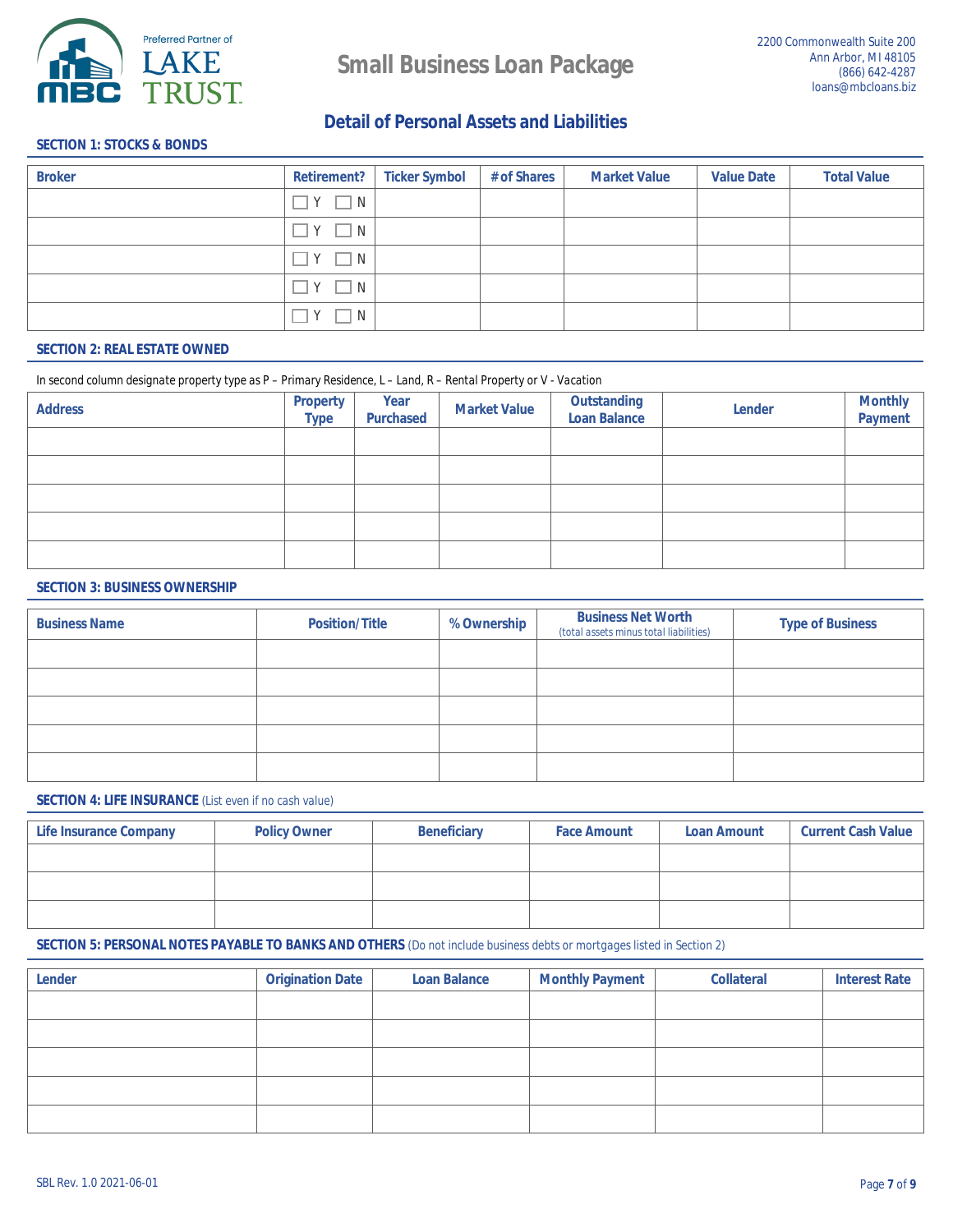

### PERSONAL FINANCIAL STATEMENT

I am submitting this Personal Financial Statement to Michigan Business Connection (MBC) in connection with a Business Loan Application being submitted either by me or a business entity for which I will be a Guarantor. The statements contained in the Personal Financial Statement are made for the purpose of either obtaining a loan or guaranteeing a loan. I understand that MBC will offer the opportunity to grant or participate in the loan to one or more lenders and I hereby grant permission to MBC to share this Personal Financial Statement with such lenders. I agree to hold MBC and all Credit Unions having an ownership interest in or other business relationship with MBC harmless against any liability that may arise out of the referral of this Personal Financial Statement to any lending source.

I certify that the above and that the statements contained in this Personal Financial Statement and any attached documents are true and accurate as of the date indicated below. I authorize Michigan Business Connection and/or any lender to whom MBC provides this Personal Financial Statement to make inquiries as necessary to verify the accuracy of the statements made and to determine my creditworthiness.

I agree that by entering my name in the field below I am signing this document electronically.

**Guarantor Signature:** 

I agree that by entering my name in the field below I am signing this document electronically. **Co-Guarantor's Signature:** 

Date:  $\qquad \qquad$ 

Date: